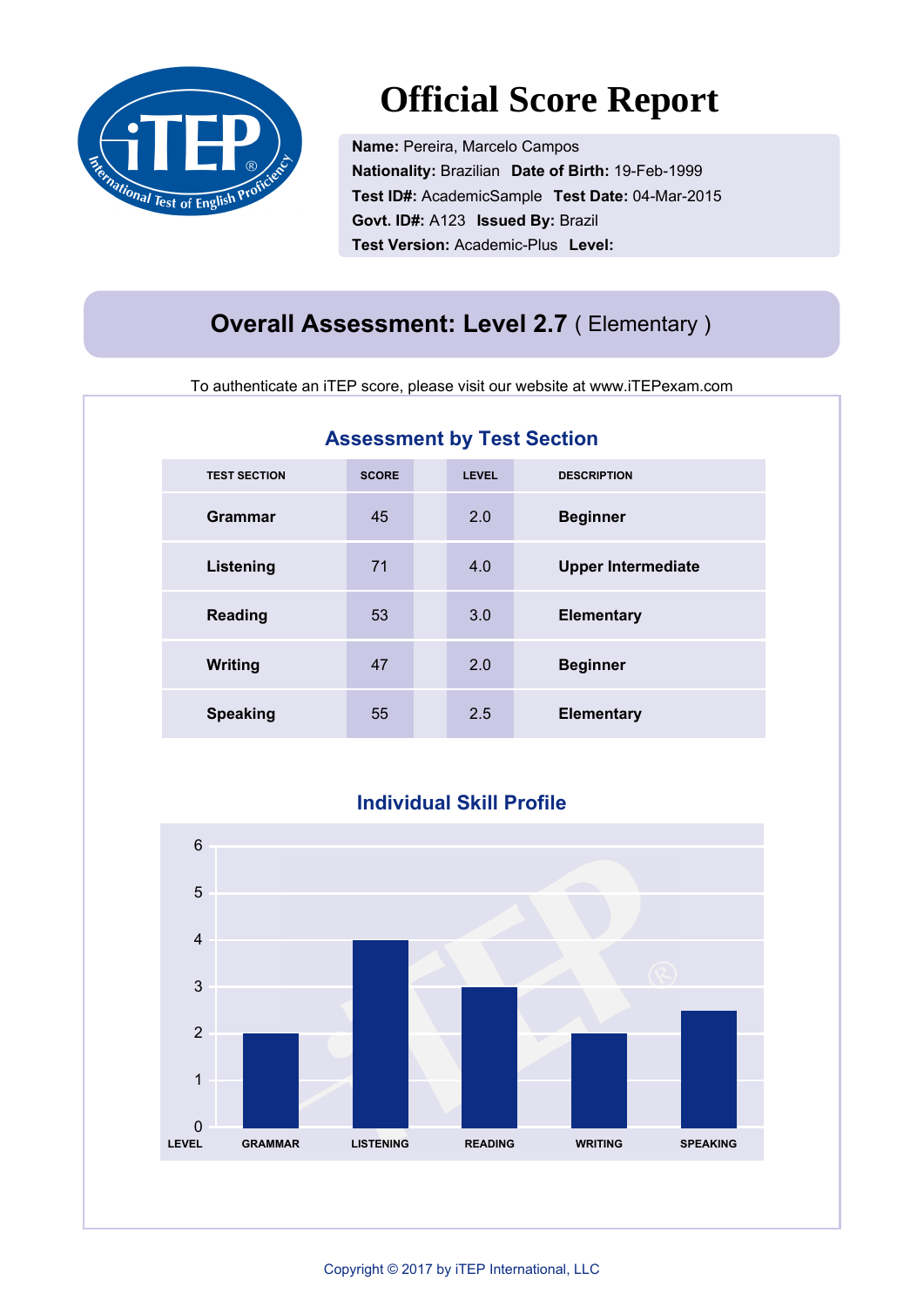

# **Official Score Report**

**Name:** Pereira, Marcelo Campos **Nationality:** Brazilian **Date of Birth:** 19-Feb-1999 **Test ID#:** AcademicSample **Test Date:** 04-Mar-2015 **Govt. ID#:** A123 **Issued By:** Brazil **Test Version:** Academic-Plus **Level:** 



#### **Grammar**

**Listening**